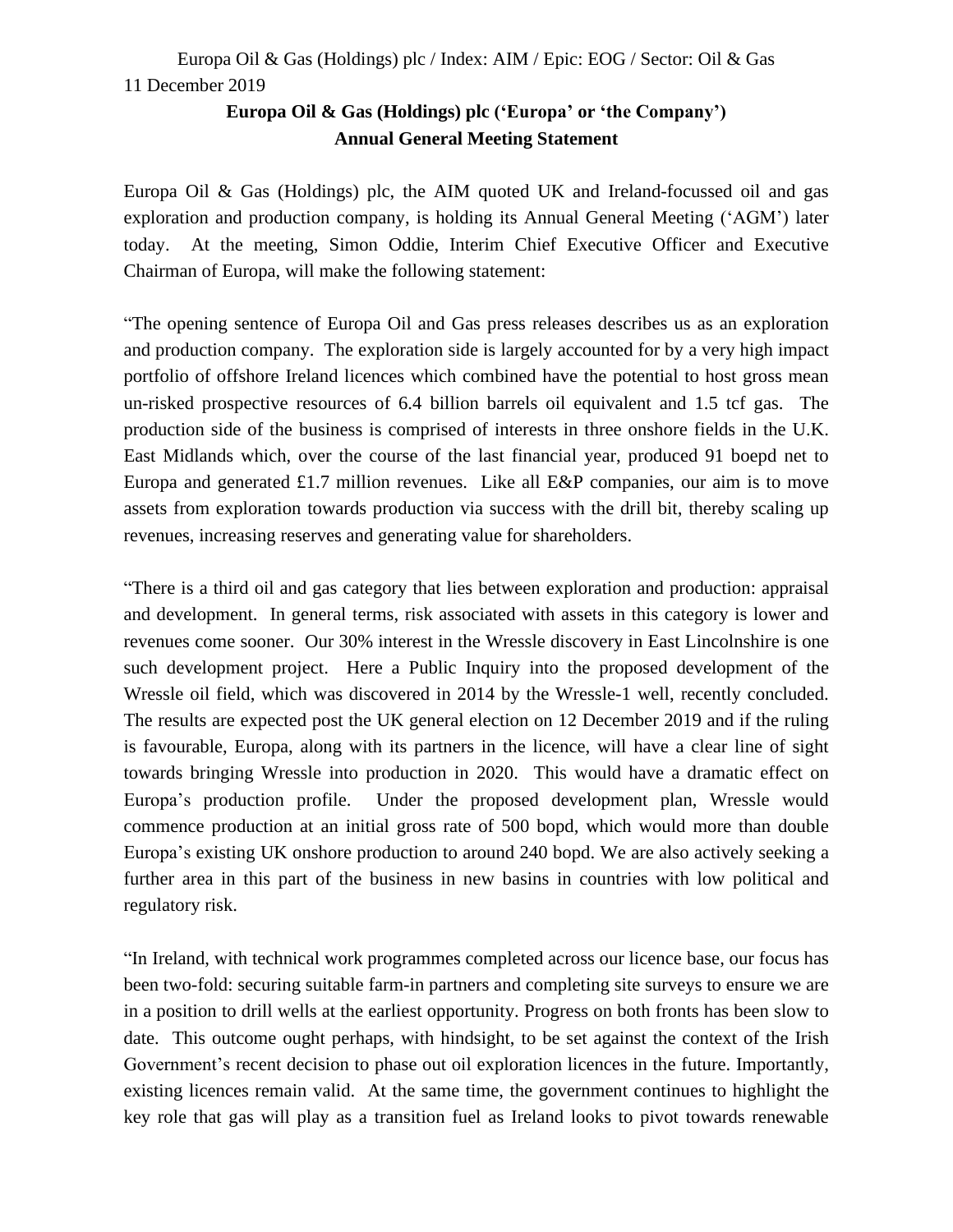energy. This is encouraging news for Inishkea, which is located close to the producing Corrib gas field in the Slyne Basin, and which we estimate has a one in three chance of holding 1.5tcf of gas. We believe Inishkea has the potential to play an important role in helping to satisfy Ireland's future energy needs. With farmout discussions continuing with a number of parties, it appears we are not alone.

"We are delighted to have been awarded the Inezgane licence offshore Morocco in September 2019. As Inezgane lies in an under-explored basin where the key elements of a working hydrocarbon system in the Lower Cretaceous have been identified, the licence complements Europa's very high impact exploration portfolio. In terms of what we look for in an exploration licence, Morocco ticks all the boxes: it has an active oil and gas industry with ENI and Genel exploring just to the south of the licence; a supportive Government; good fiscal terms; and low entry costs. Furthermore, 1,300 km2 of 3D seismic data have already been acquired over the acreage, which we intend to process during the initial two-year phase of the licence. We are following the same model we applied to our offshore Ireland licences where we reprocessed 3,500 km2 in three seismic surveys offshore Ireland. This generated an inventory of drill ready targets, each of which has company-making potential. The forward plan in Morocco is to reprocess and interpret data, build a prospect inventory and farmout to drill.

"Securing a new appraisal/development asset, completing a farm-out for Inishkea with a view to drilling a well within 12 - 18 months of signing, advancing and de-risking Inezgane, and, bringing Wressle into production, subject to a favourable ruling, are key objectives for the year ahead. Europa is in a position to deliver on multiple fronts thanks to the efforts of our first class technical, operational and management teams, which until recently were led by Hugh Mackay and we wish him well with his future endeavours. We look forward to building on our achievements to date and in the process delivering on our objective to generate value for all our shareholders."

#### **\* \* ENDS \* \***

For further information please visit [www.europaoil.com](http://www.europaoil.com/) or contact:

| Simon Oddie        | Europa                        | $+44(0)$ 20 7224 3770  |
|--------------------|-------------------------------|------------------------|
| Phil Greenhalgh    | Europa                        | $+44(0)$ 20 7224 3770  |
| Christopher        | finnCap Ltd                   | $+44$ (0) 20 7220 0500 |
| Raggett            |                               |                        |
| <b>Simon Hicks</b> | finnCap Ltd                   | $+44$ (0) 20 7220 0500 |
| Frank Buhagiar     | <b>St Brides Partners Ltd</b> | $+44(0)$ 20 7236 1177  |
| Megan Dennison     | <b>St Brides Partners Ltd</b> | $+44(0)$ 20 7236 1177  |